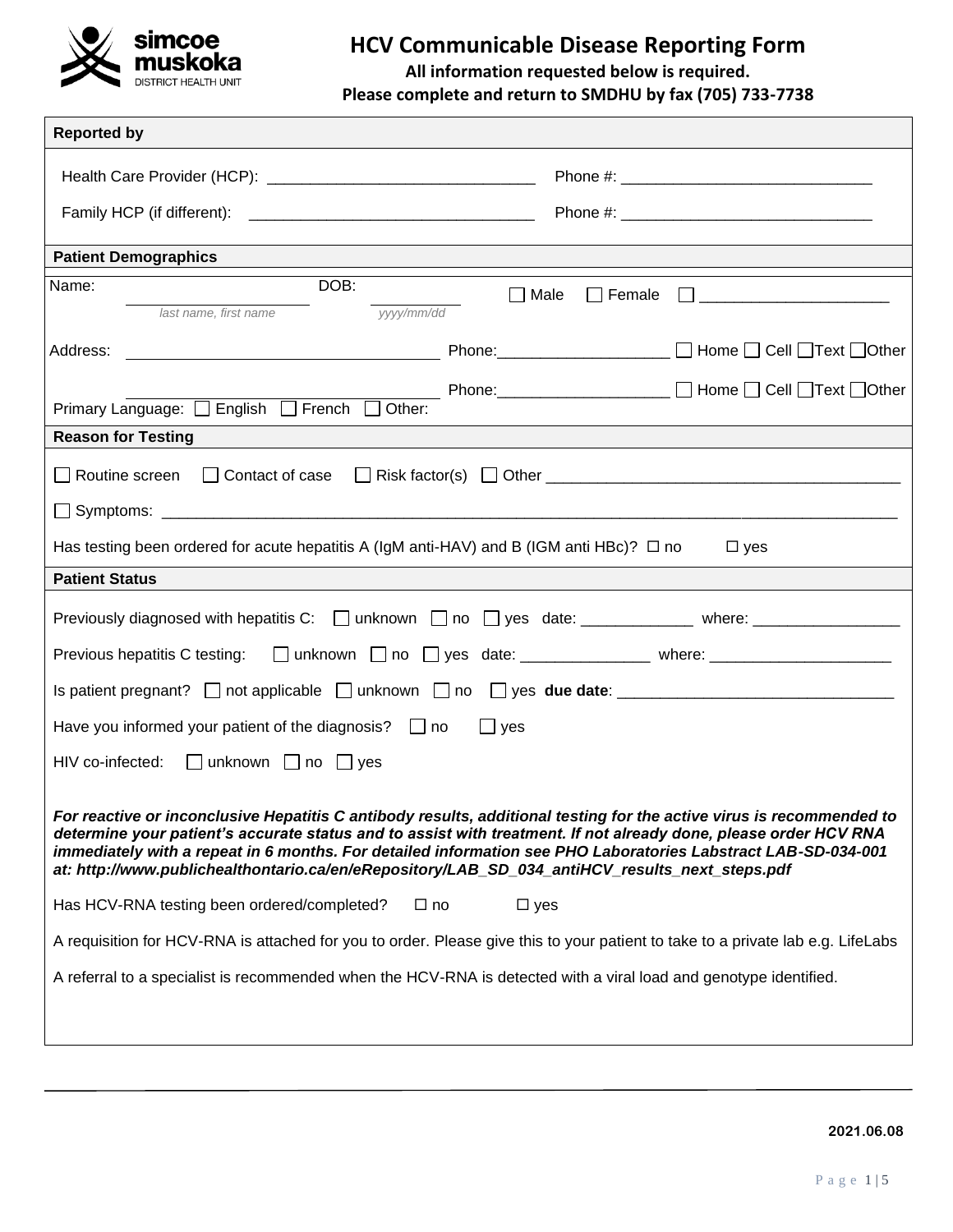# **HCV Communicable Disease Reporting Form**

| <b>Patient name:</b> | DOB: |
|----------------------|------|
|                      |      |

 **Vaccines**

*Free hepatitis A, B and Pneu-P-23 vaccine is available for all persons diagnosed with Hepatitis C. To order hepatitis A &/or B vaccine for your patient, please visit SMDHU website for online vaccine ordering or follow up with the health unit in your region.*

| Risk History (check all that apply, historical and current) |                                                                                                                                              |                                                                                                |           |                                                                                                   |
|-------------------------------------------------------------|----------------------------------------------------------------------------------------------------------------------------------------------|------------------------------------------------------------------------------------------------|-----------|---------------------------------------------------------------------------------------------------|
| Born in an endemic Country:                                 | $\Box$ no<br>$\Box$ yes                                                                                                                      | $\Box$ unknown                                                                                 | country:  | when:                                                                                             |
| Born to case/carrier:                                       | $\Box$ no<br>$\Box$ yes                                                                                                                      | $\Box$ unknown                                                                                 | name:     |                                                                                                   |
| Contact of known hep C case                                 | $\Box$ no<br>$\Box$ yes                                                                                                                      | $\Box$ unknown                                                                                 | name:     |                                                                                                   |
| Blood/blood product recipient:                              | $\Box$ no<br>$\Box$ yes                                                                                                                      | $\Box$ unknown                                                                                 | where:    | when:                                                                                             |
| Organ/tissue transplant recipient:                          | $\Box$ no<br>$\Box$ yes                                                                                                                      | $\Box$ unknown                                                                                 | where:    | when:                                                                                             |
| Dialysis patient:                                           | $\square$ yes<br>$\Box$ no                                                                                                                   | $\Box$ unknown                                                                                 | hospital: | when:                                                                                             |
| Invasive surgical/medical/dental/ocular<br>procedure:       | $\square$ yes<br>$\Box$ no                                                                                                                   | $\Box$ unknown                                                                                 | premises: | when:                                                                                             |
| Co-infected with another STI or BBI:                        | $\square$ yes<br>$\Box$ no                                                                                                                   | $\Box$ unknown                                                                                 | details:  |                                                                                                   |
| Sexual activity:                                            |                                                                                                                                              | $\Box$ with opposite sex $\Box$ with same sex<br>$\Box$ anonymous sex $\Box$ sex at bath house |           | $\Box$ with trans<br>$\Box$ with sex trade worker<br>$\Box$ partners met online<br>$\Box$ unknown |
| Sex trade worker:                                           | $\Box$ yes<br>$\Box$ no                                                                                                                      | $\Box$ unknown                                                                                 | details:  |                                                                                                   |
| Condom or barrier used:                                     | $\Box$ yes<br>$\Box$ no                                                                                                                      | $\Box$ unknown                                                                                 |           |                                                                                                   |
| Drug use:                                                   | $\Box$ Injection drug use $\Box$ Inhalation drug use (e.g. crack)<br>$\Box$ no<br>$\square$ yes<br>$\Box$ Intranasal drug use $\Box$ unknown |                                                                                                |           |                                                                                                   |
| Shared equipment and personal items:                        | $\Box$ needles $\Box$ other drug equipment<br>$\Box$ yes<br>$\Box$ no<br>$\Box$ toothbrush/razor $\Box$ sex toys $\Box$ unknown              |                                                                                                |           |                                                                                                   |
| Tattoo/piercing:                                            | $\Box$ no<br>$\Box$ yes                                                                                                                      | $\Box$ unknown                                                                                 | premises: | when:                                                                                             |
| Acupuncture/electrolysis:                                   | $\Box$ no<br>$\Box$ yes                                                                                                                      | $\Box$ unknown                                                                                 | premises: | when:                                                                                             |
| Occupational exposure:                                      | $\Box$ no<br>$\Box$ yes                                                                                                                      | $\Box$ unknown                                                                                 | specify:  |                                                                                                   |
| Fighting/biting/blood brother:                              | $\Box$ no<br>$\square$ yes                                                                                                                   | $\Box$ unknown                                                                                 | when:     |                                                                                                   |
| Correctional facility:                                      | $\Box$ no<br>$\Box$ yes                                                                                                                      | $\Box$ unknown                                                                                 | where:    | when:                                                                                             |
| Blood exposure through accident:                            | $\Box$ no<br>$\Box$ yes                                                                                                                      | $\Box$ unknown                                                                                 | when:     |                                                                                                   |
| Underhoused/homeless:                                       | $\Box$ no<br>$\Box$ yes                                                                                                                      | $\Box$ unknown                                                                                 |           |                                                                                                   |
| Other:                                                      |                                                                                                                                              |                                                                                                |           |                                                                                                   |
|                                                             |                                                                                                                                              |                                                                                                |           |                                                                                                   |

**\_\_\_\_\_\_\_\_\_\_\_\_\_\_\_\_\_\_\_\_\_\_\_\_\_\_\_\_\_\_\_\_\_\_\_\_\_\_\_\_\_\_\_\_\_\_\_\_\_\_\_\_\_\_\_\_\_\_\_\_\_\_\_\_\_\_\_\_\_\_\_\_\_\_\_\_\_\_\_\_\_\_\_\_\_\_\_\_\_\_\_\_\_\_\_\_\_\_ \_\_\_\_\_\_\_\_\_\_\_\_\_\_\_\_\_\_\_\_\_\_\_\_\_\_\_\_\_\_\_\_\_\_\_\_\_\_\_\_\_\_\_\_\_\_\_\_\_\_\_\_\_\_\_\_\_\_\_\_\_\_\_\_\_\_\_\_\_\_\_\_\_\_\_\_\_\_\_\_\_\_\_\_\_\_\_\_\_\_\_\_\_\_\_\_\_\_ \_\_\_\_\_\_\_\_\_\_\_\_\_\_\_\_\_\_\_\_\_\_\_\_\_\_\_\_\_\_\_\_\_\_\_\_\_\_\_\_\_\_\_\_\_\_\_\_\_\_\_\_\_\_\_\_\_\_\_\_\_\_\_\_\_\_\_\_\_\_\_\_\_\_\_\_\_\_\_\_\_\_\_\_\_\_\_\_\_\_\_\_\_\_\_\_\_\_ \_\_\_\_\_\_\_\_\_\_\_\_\_\_\_\_\_\_\_\_\_\_\_\_\_\_\_\_\_\_\_\_\_\_\_\_\_\_\_\_\_\_\_\_\_\_\_\_\_\_\_\_\_\_\_\_\_\_\_\_\_\_\_\_\_\_\_\_\_\_\_\_\_\_\_\_\_\_\_\_\_\_\_\_\_\_\_\_\_\_\_\_\_\_\_\_\_\_ \_\_\_\_\_\_\_\_\_\_\_\_\_\_\_\_\_\_\_\_\_\_\_\_\_\_\_\_\_\_\_\_\_\_\_\_\_\_\_\_\_\_\_\_\_\_\_\_\_\_\_\_\_\_\_\_\_\_\_\_\_\_\_\_\_\_\_\_\_\_\_\_\_\_\_\_\_\_\_\_\_\_\_\_\_\_\_\_\_\_\_\_\_\_\_\_\_\_**

#### **Additional Comments:**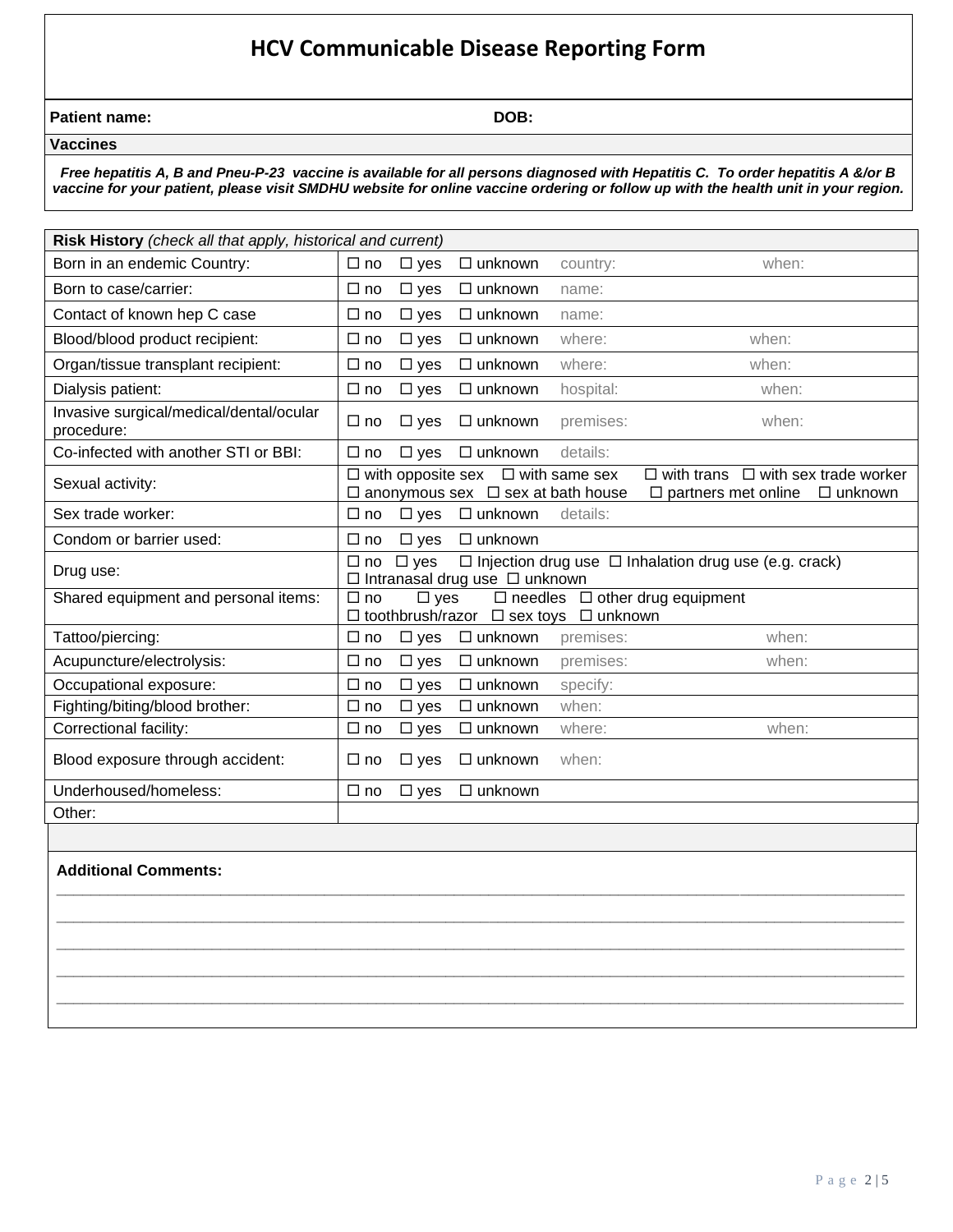## **HCV Communicable Disease Reporting Form**

| <b>Patient name:</b> | DOB: |
|----------------------|------|
|                      |      |

#### **Patient Education**

N.B. The following 2 pages outline the best practice educational points for patients. Please review with your patient, **check the boxes of the points discussed**, and fax back to the health unit at 705-733-7738. If you have provided all of the education listed below a public health nurse will **not** follow up with your patient.

**If the RNA test is not yet done:** If there is evidence of HCV infection, either current or past, the patient requires an RNA serology test to determine whether s/he is chronically infected (i.e. still has virus present, still infectious to others via blood exposure).

**Educate** about modes of transmission and how to avoid transmission to others and/or reinfection if RNA proves negative. This includes covering the following points:

ADVISE PATIENT:

- $\Box$  Transmission occurs when blood from infected person gets into another person's bloodstream
- $\Box$  Not to donate blood, semen, body organs or tissue
- $\Box$  Not to share personal care items such as toothbrushes, razors, nail clippers, manicure or pedicure equipment or any items that could potentially have dried blood on it
- $\Box$  Not to share needles, syringes or any other drug-using equipment such as water, pipes, mouthpieces, filters, cookers, spoons, alcohol swabs, acidifiers (Vitamin C), snorting equipment like straws, bills, etc.)
- $\Box$  Keep all open cuts and sores covered until healed
- $\Box$  Put articles with blood on them (i.e. tampons, pads, tissue, dental floss and bandages) in a separate plastic bag before disposing into household garbage
- $\Box$  Dispose of sharp items (razor blades, needles etc.) in a sharps container or glass jar or hard-sided container with a tight-fitting and puncture–proof lid
- $\Box$  Use bleach to clean blood spills. Surfaces should be soaked with 1 part bleach to 9 parts water and left for 10 minutes before wiping off. Gloves should also be worn.
- $\Box$  Inform health care providers (including dental care providers) of disease status where blood exposure is possible.
- $\Box$  Inform contacts (needle/inhalation equipment sharing, household and/or sexual partners) that they should seek testing.

**NOTE: IF CLIENT IS UNABLE TO INFORM CONTACTS, please identify ONE reason below:**

- **Contacts are Anonymous/Untraceable**
- **Patient requests Public Health to do confidential follow up (a nurse will call the patient)**
- $\square$  Other:
- $\Box$  Recommend testing for HIV, hepatitis A and hepatitis B. Risk of co-infection(s) exist(s). Also assess for risk for bacterial sexually transmitted infections and offer testing as appropriate. Those who are found to be non-immune to the hepatitis A virus and hepatitis B virus should be offered vaccination, either by public health units or through their health care provider.
- $\Box$  Pregnancy does carry risk for transmission and monitoring of infant after delivery is required.

 $\Box$  Educate about risk factors for disease progression and provide support and referrals as needed.

 $\square$  deferred until RNA results available if follow-up is assured.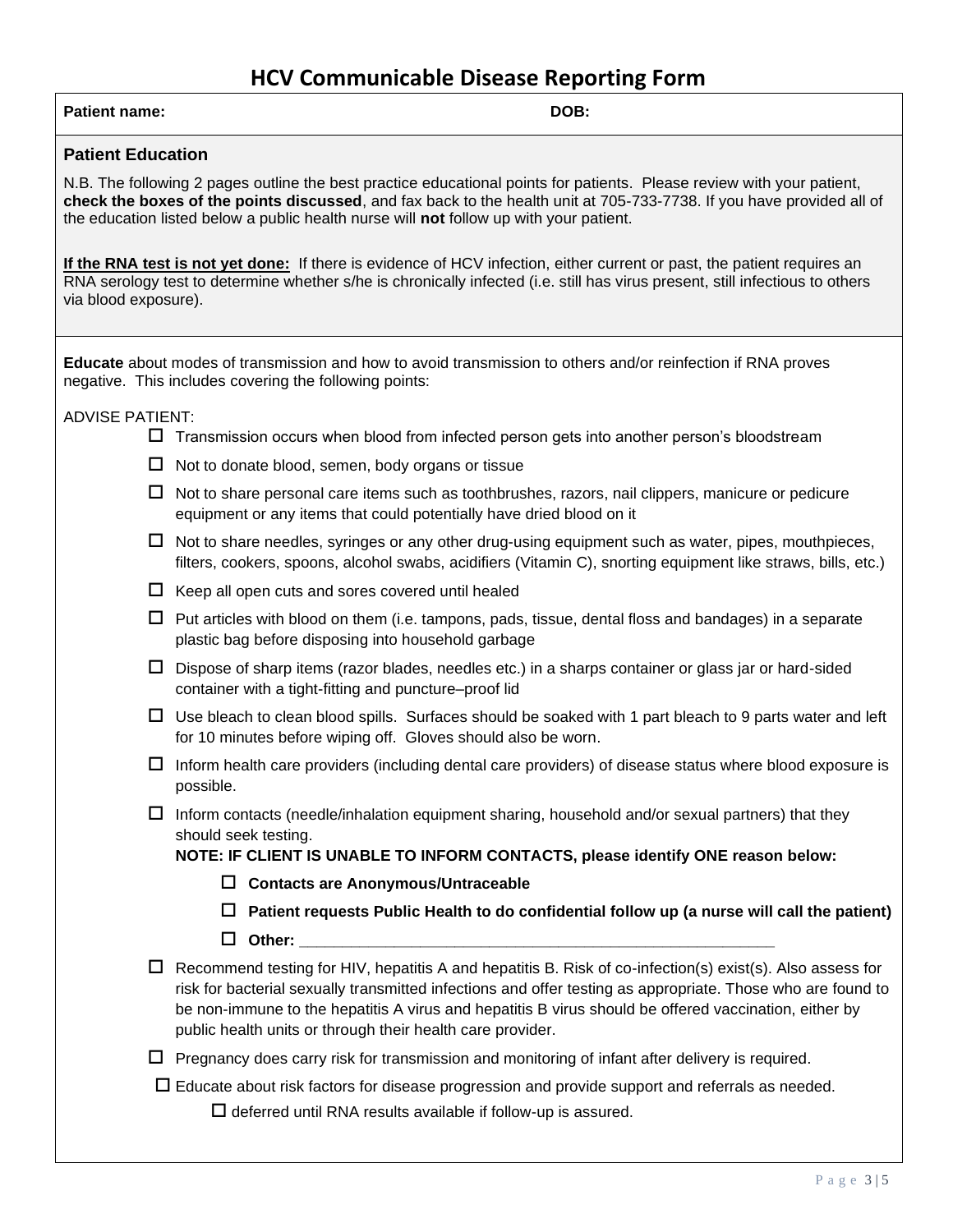|         | <b>Education post RNA-positive test:</b>                                                                                                                                                                                                                                                                                                                        |
|---------|-----------------------------------------------------------------------------------------------------------------------------------------------------------------------------------------------------------------------------------------------------------------------------------------------------------------------------------------------------------------|
| $\perp$ | Advise the patient that they are recently or chronically infected and are infectious to others.                                                                                                                                                                                                                                                                 |
| ΙI      | Refer patient to a specialist to discuss potential treatment options.                                                                                                                                                                                                                                                                                           |
|         | $\Box$ Advise patient that the standard of care is to repeat RNA test 6 months after the first test to determine if<br>patient has now cleared infection (it can take up to 6 months to clear HCV infection).                                                                                                                                                   |
|         | $\Box$ Review with patient modes of transmission and how to avoid infecting others, as needed.                                                                                                                                                                                                                                                                  |
|         | $\Box$ Review with patient disease progression and health related recommendations such as avoidance or<br>limiting alcohol consumption, reviewing all medications with HCP or pharmacist, immunizing against<br>hepatitis A and B as needed, completing regular medical follow-up, and promotion of healthy lifestyle.                                          |
|         | <b>Education for resolved cases:</b><br>Persons with HCV antibody, but confirmed negative for RNA whether through treatment or spontaneous clearing, can be<br>considered resolved cases and are no longer infectious. Note: Two negative RNA tests taken at least 6 months apart<br>are required to rule out ongoing infection in an antibody-positive person. |
|         | $\Box$ Inform patients that they have evidence of previous infection that has now resolved; where relevant,<br>inquire about risk and treatment history.                                                                                                                                                                                                        |
|         | $\Box$ Inform patients that they could be at risk of becoming infected again if risk factors persist or recur.<br>Review modes of transmission as needed.                                                                                                                                                                                                       |
|         | $\Box$ If there are ongoing risks, refer for further education, harm-reduction services, or other services such as<br>addiction counselling.                                                                                                                                                                                                                    |
|         |                                                                                                                                                                                                                                                                                                                                                                 |

For your convenience, we have included a hepatitis C RNA requisition. Please provide this to the patient. Patient can go to LIFELABS, DYNACARE or other private lab. RNA Test to be completed before referring to a specialist.

- - - - - - - - - - - - - - - - - -- - - - - - - - - - - - - - - - - - - - - - --tear here - - - - - - - - - - - - - - - - - - - - - -- - - - - - - - - - - - - - - - - - - - - - -

**Recommended websites for hepatitis C information for patients:**

[www.liver.ca](http://www.liver.ca/) [www.hepCinfo.ca](http://www.hepcinfo.ca/)